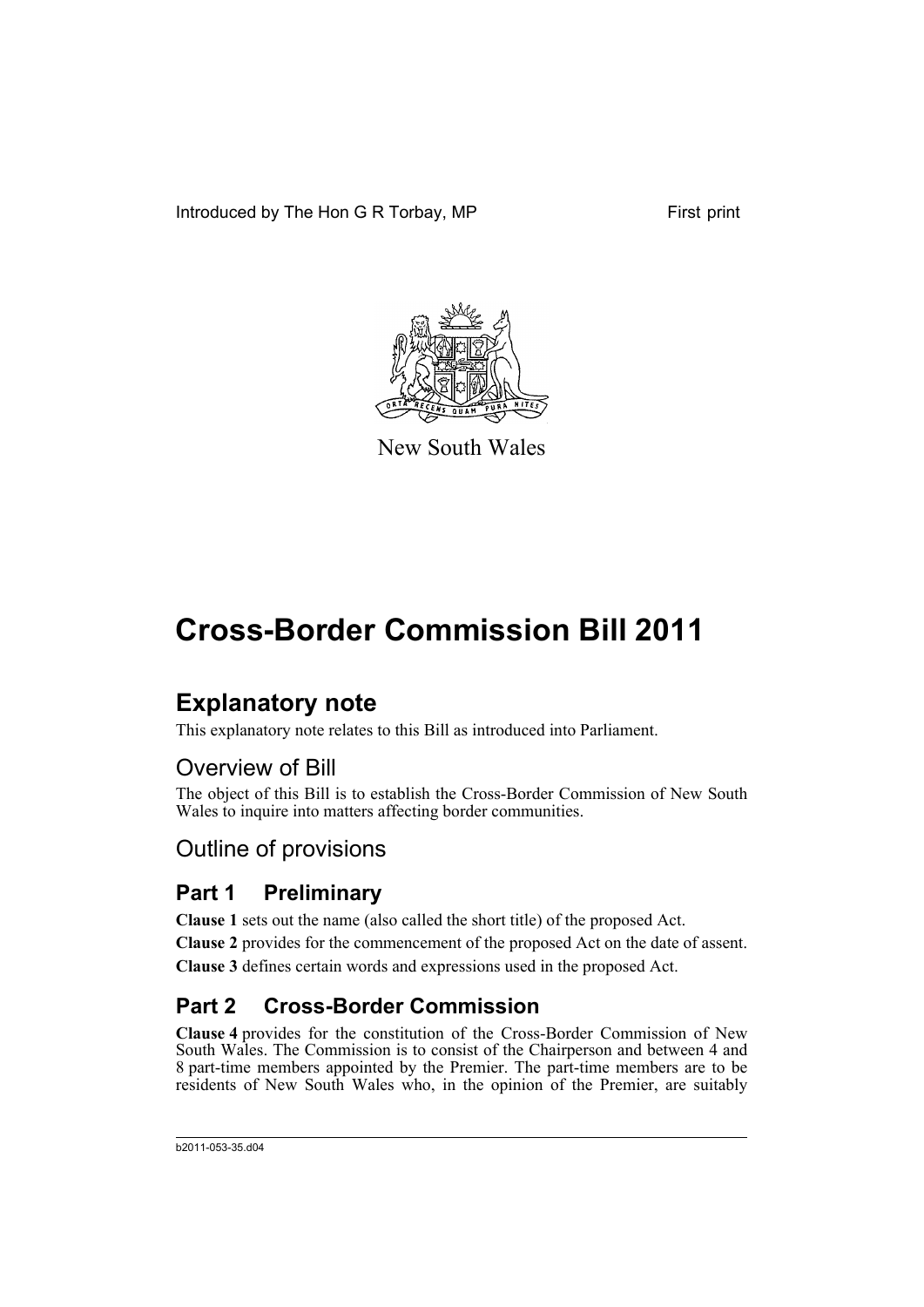Explanatory note

qualified to represent various interests in relation to border communities. A person cannot be a part-time member if he or she is a member of the Parliament of New South Wales or of the Commonwealth.

**Clause 5** provides that the Chairperson is to be appointed by the Governor on the recommendation of the Premier after consultation by the Premier with the Leader of the Opposition in the Legislative Assembly (or, if the Opposition comprises 2 or more recognised political parties, the leaders of those parties).

**Clause 6** makes provision for the appointment by the Premier, after consultation with the Leader of the Opposition in the Legislative Assembly (or, if the Opposition comprises 2 or more recognised political parties, the leaders of those parties), of an acting Chairperson during the illness or absence of the Chairperson.

**Clause 7** enables staff to be employed under Chapter 1A of the *Public Sector Employment and Management Act 2002* to assist the Commission. Clause 7 also enables the Commission to utilise staff or facilities of a government department or a public or local authority and to engage consultants.

**Clause 8** sets out the following functions of the Commission:

- (a) to invite members of a border community to make submissions to the Commission in relation to matters affecting that community,
- (b) to conduct inquiries into such matters affecting border communities as are referred to it by the Premier or as the Commission considers appropriate,
- (c) to identify issues affecting border communities and to make recommendations to the Premier regarding such issues,
- (d) to prepare an annual report for tabling in Parliament in relation to the results of its inquiries into matters affecting border communities, and in relation to any action taken by the Government as a consequence of any recommendations referred to in paragraph (c),
- (e) other functions conferred or imposed on the Commission by or under any other Act or law.

**Clause 9** requires the Commission to prepare an annual report and to forward it to the Premier. The Premier is to cause the report to be tabled in each House of Parliament as soon as practicable after the report is forwarded to the Premier. Clause 9 also makes provision for the tabling of such a report if a House of Parliament is not sitting when the Premier seeks to table the report.

### **Part 3 Miscellaneous**

**Clause 10** absolves a member of the Commission, or a person acting under the direction of the Commission, from personal liability for anything done or omitted in good faith for the purpose of executing an Act (including the proposed Act).

**Clause 11** requires the Premier to review the functions of the Commission 5 years after the commencement of the proposed Act and to report the outcome of the review to each House of Parliament.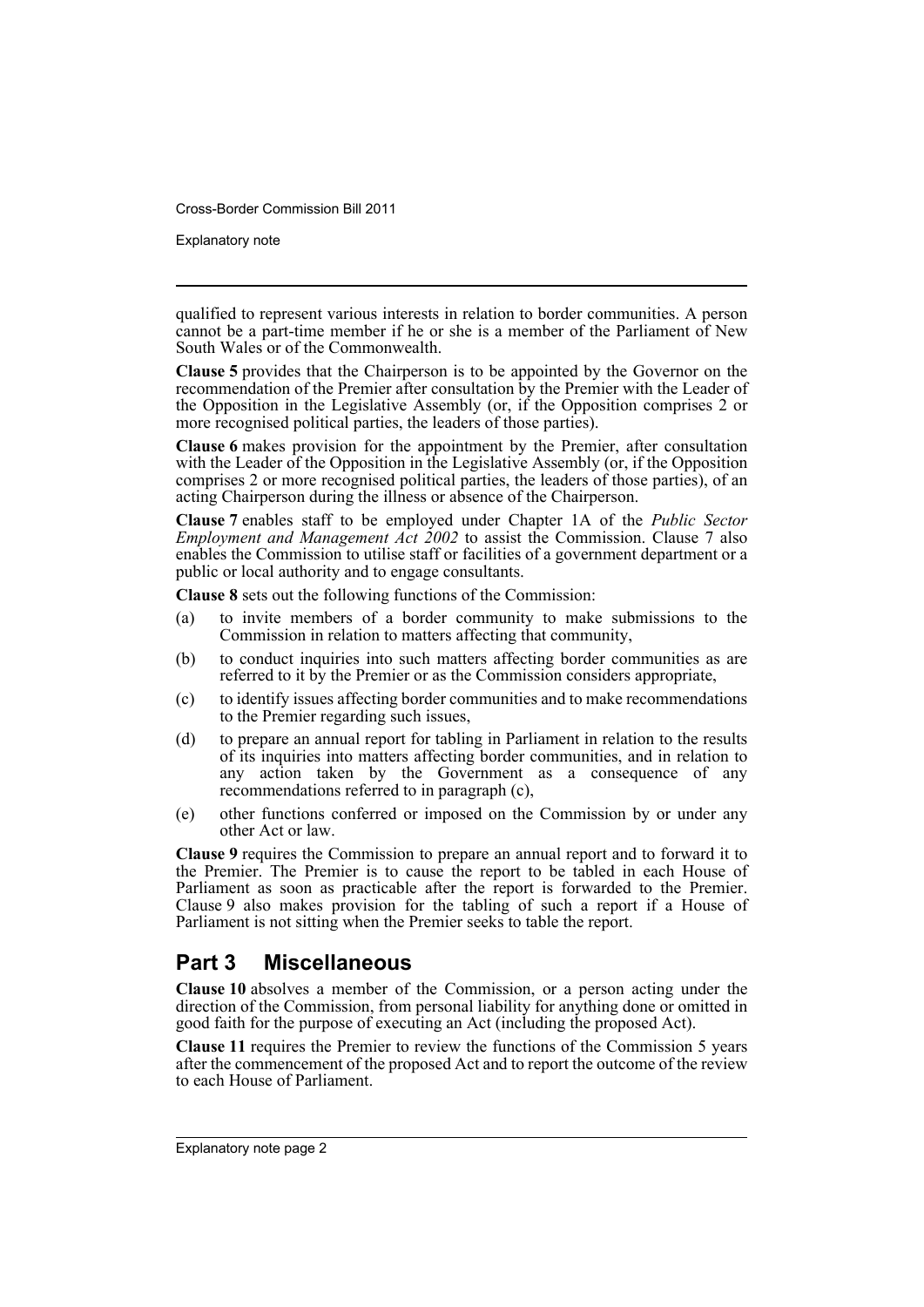Explanatory note

**Schedule 1** contains provisions relating to the constitution and procedure of the Commission, including terms of office of members, voting and quorum for meetings.

**Schedule 2** makes a consequential amendment to the *Public Sector Employment and Management Act 2002*.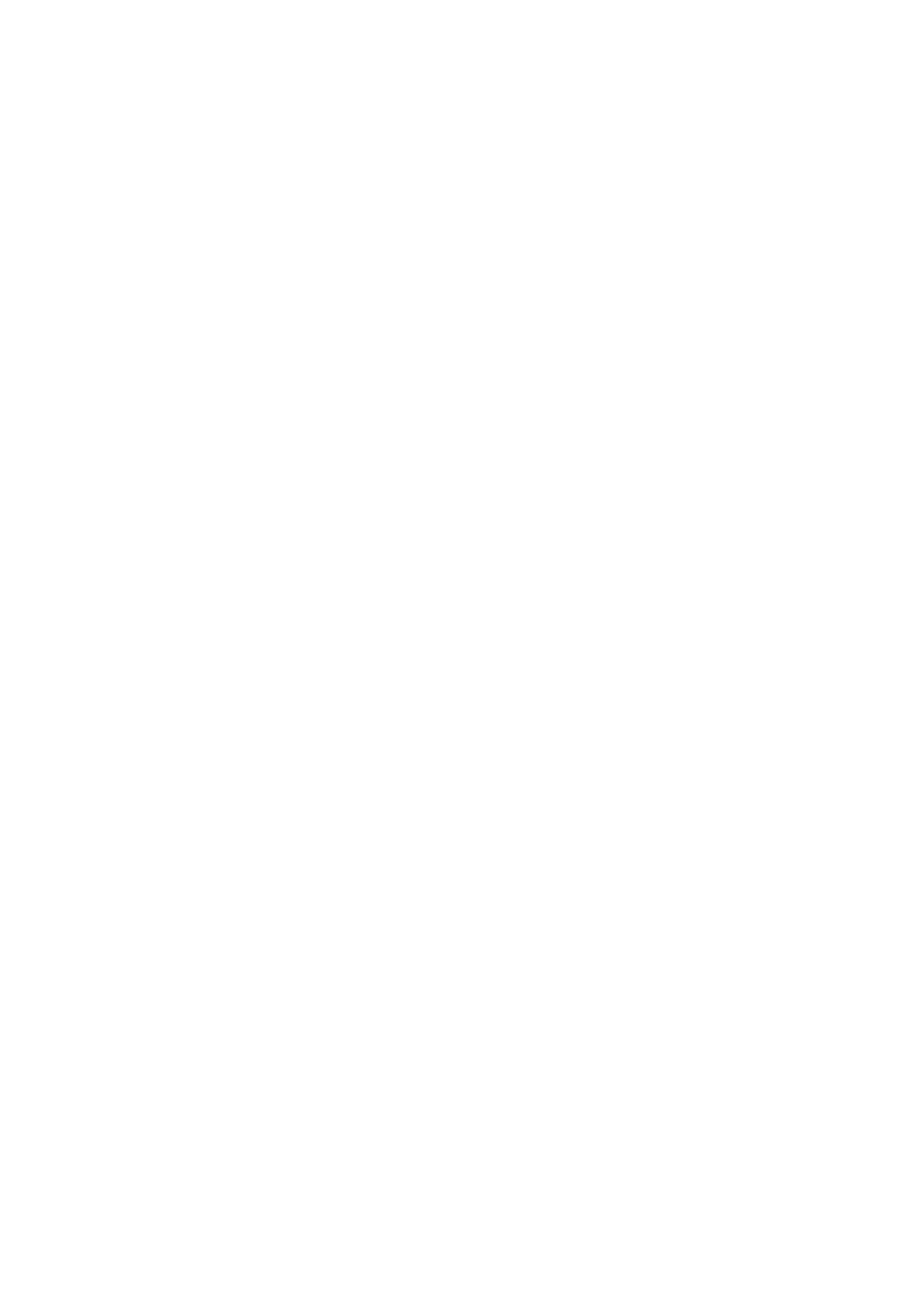Introduced by The Hon G R Torbay, MP First print



New South Wales

# **Cross-Border Commission Bill 2011**

### **Contents**

|        |    |                                   | Page |
|--------|----|-----------------------------------|------|
| Part 1 |    | <b>Preliminary</b>                |      |
|        | 1  | Name of Act                       | 2    |
|        | 2  | Commencement                      | 2    |
|        | 3  | Definitions                       | 2    |
| Part 2 |    | <b>Cross-Border Commission</b>    |      |
|        | 4  | <b>Constitution of Commission</b> | 3    |
|        | 5  | Chairperson                       | 3    |
|        | 6  | <b>Acting Chairperson</b>         | 4    |
|        | 7  | Staff                             | 4    |
|        | 8  | <b>Functions of Commission</b>    | 4    |
|        | 9  | Reports                           | 5    |
| Part 3 |    | <b>Miscellaneous</b>              |      |
|        | 10 | Personal liability                | 6    |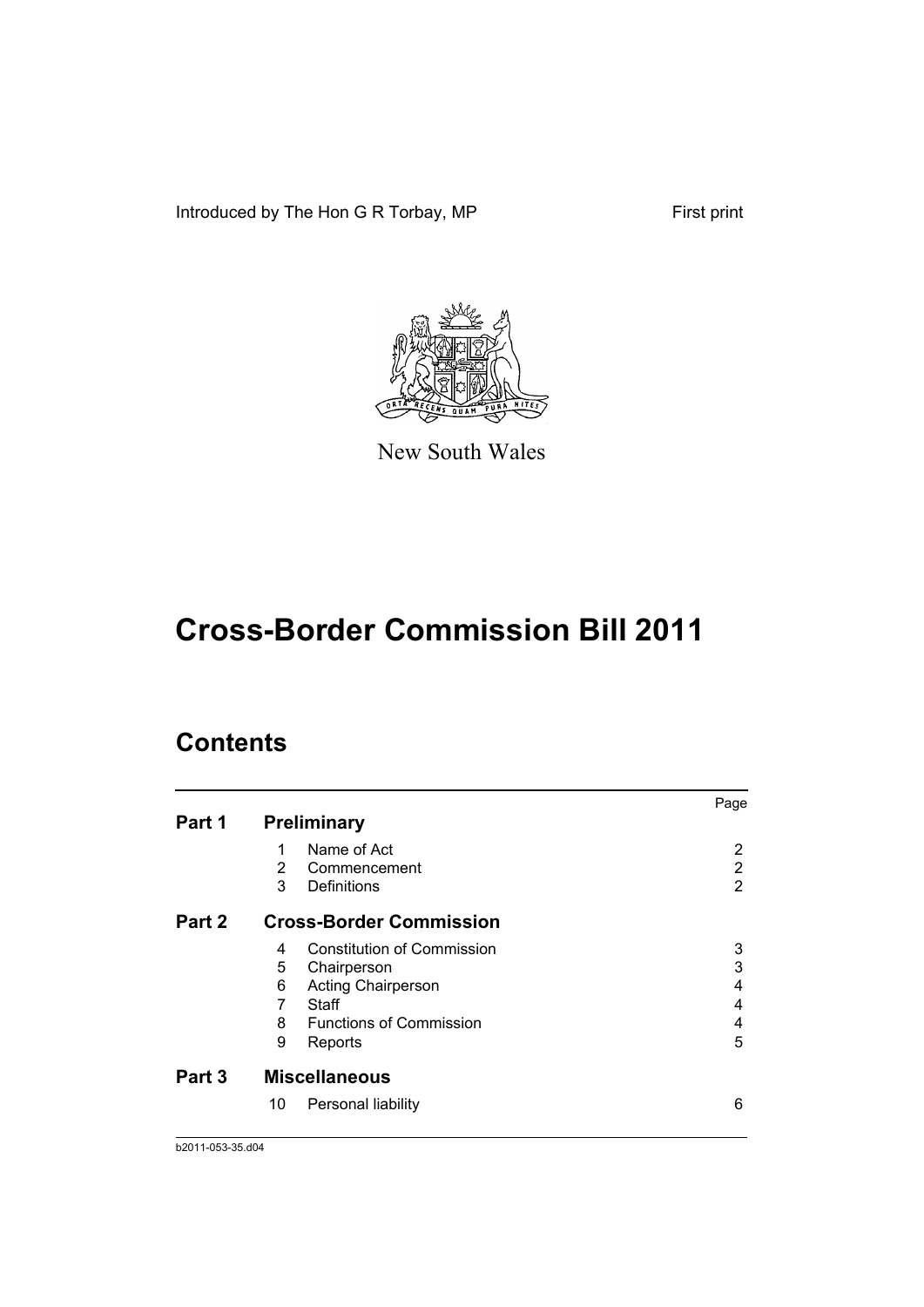Contents

|                                        |                                                                                                     | Page |
|----------------------------------------|-----------------------------------------------------------------------------------------------------|------|
| 11                                     | Review of Commission's functions                                                                    | 6.   |
| <b>Schedule 1</b><br><b>Schedule 2</b> | <b>Constitution and procedure of Commission</b><br><b>Amendment of Public Sector Employment and</b> |      |
|                                        | <b>Management Act 2002</b>                                                                          |      |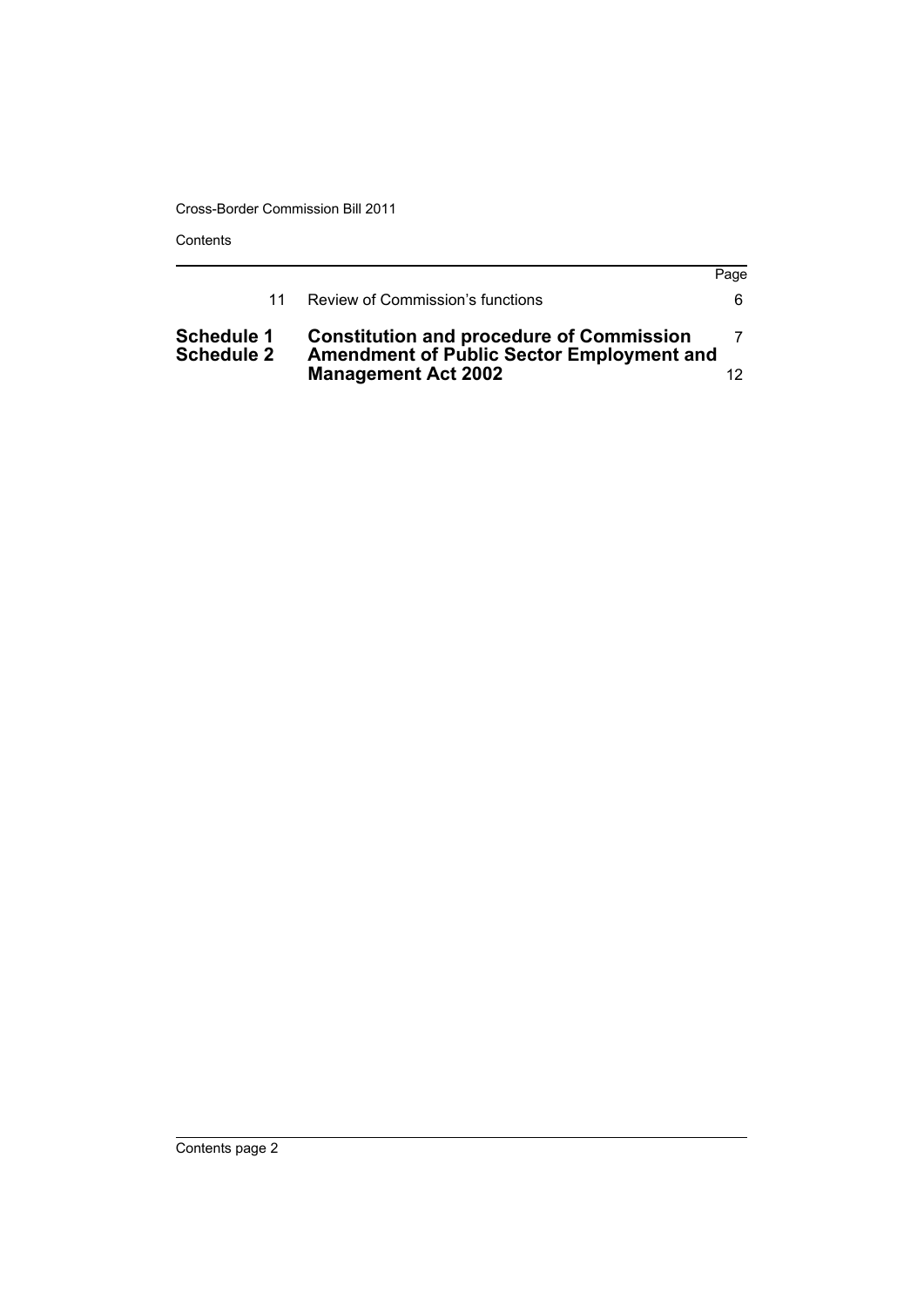

New South Wales

# **Cross-Border Commission Bill 2011**

No , 2011

### **A Bill for**

An Act to establish the Cross-Border Commission to inquire into matters affecting border communities; and for other purposes.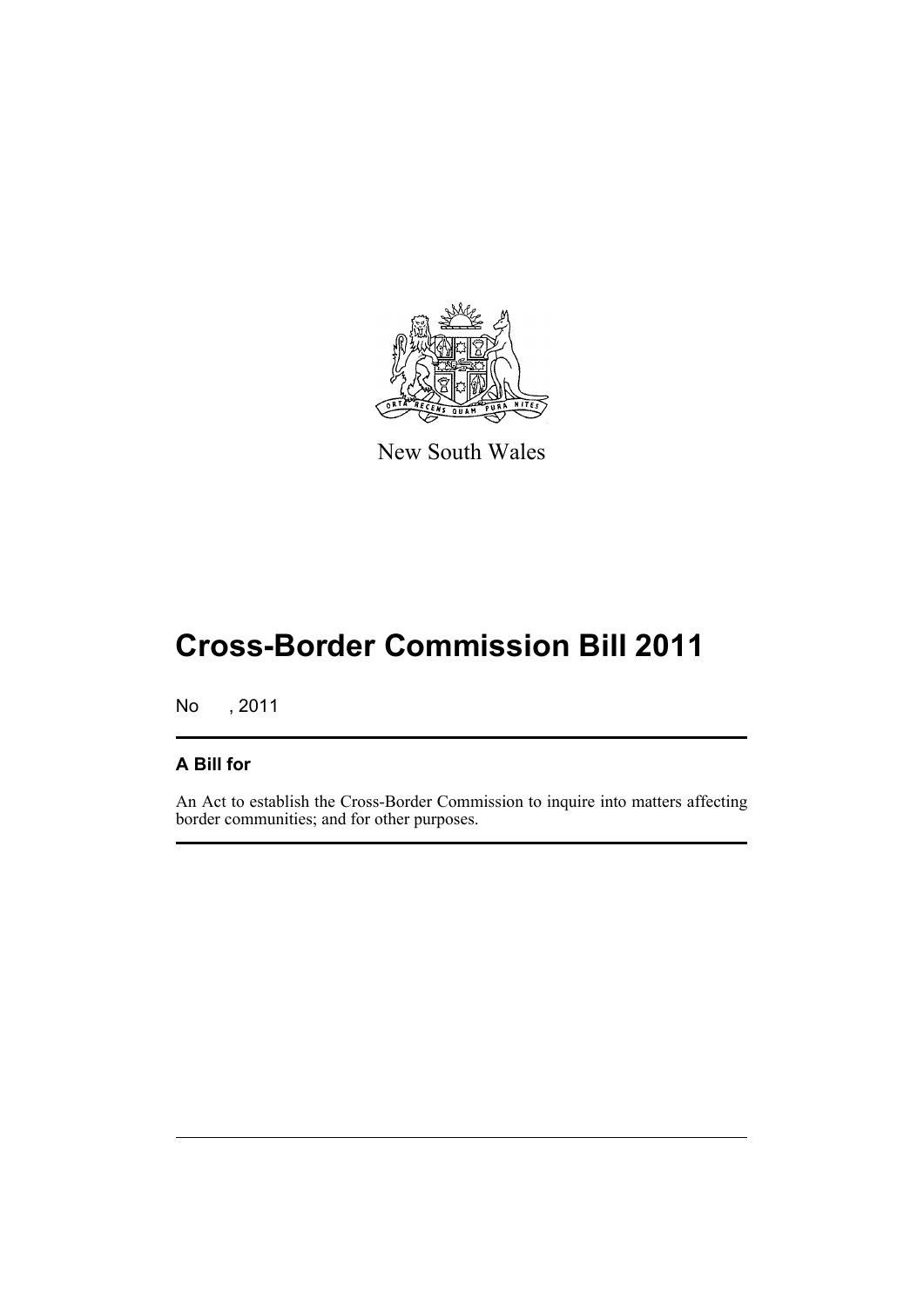### Clause 1 Cross-Border Commission Bill 2011

Part 1 Preliminary

<span id="page-7-3"></span><span id="page-7-2"></span><span id="page-7-1"></span><span id="page-7-0"></span>

| The Legislature of New South Wales enacts: |                                                      |                    | $\mathbf{1}$                                                                                                           |                |
|--------------------------------------------|------------------------------------------------------|--------------------|------------------------------------------------------------------------------------------------------------------------|----------------|
| <b>Preliminary</b><br>Part 1               |                                                      | 2                  |                                                                                                                        |                |
| 1                                          |                                                      | <b>Name of Act</b> |                                                                                                                        | 3              |
|                                            |                                                      |                    | This Act is the <i>Cross-Border Commission Act 2011</i> .                                                              | 4              |
| $\overline{2}$                             |                                                      |                    | Commencement                                                                                                           | 5              |
|                                            |                                                      |                    | This Act commences on the date of assent.                                                                              | 6              |
| 3                                          |                                                      | <b>Definitions</b> |                                                                                                                        | $\overline{7}$ |
|                                            |                                                      |                    | In this Act:                                                                                                           | 8              |
|                                            |                                                      |                    | <b>border community</b> means a community of people who live or work<br>within a border region.                        | 9<br>10        |
|                                            |                                                      |                    | <b>border region</b> means:                                                                                            | 11             |
|                                            |                                                      | (a)                | a region that is partly in New South Wales and partly outside<br>New South Wales, or                                   | 12<br>13       |
|                                            |                                                      | (b)                | a region that is wholly in New South Wales and near the border<br>of New South Wales and another State or a Territory. | 14<br>15       |
|                                            |                                                      |                    | <b>Chairperson</b> means the Chairperson of the Commission appointed<br>under section $5(1)$ .                         | 16<br>17       |
|                                            |                                                      |                    | <b>Commission</b> means the Cross-Border Commission of New South<br>Wales constituted by this Act.                     | 18<br>19       |
|                                            |                                                      |                    | <i>exercise</i> of a function includes the performance of a duty.                                                      | 20             |
|                                            | <i>function</i> includes a power, authority or duty. |                    |                                                                                                                        | 21             |
|                                            |                                                      |                    | <i>part-time member</i> means a part-time member of the Commission<br>referred to in section $4(2)$ (b).               | 22<br>23       |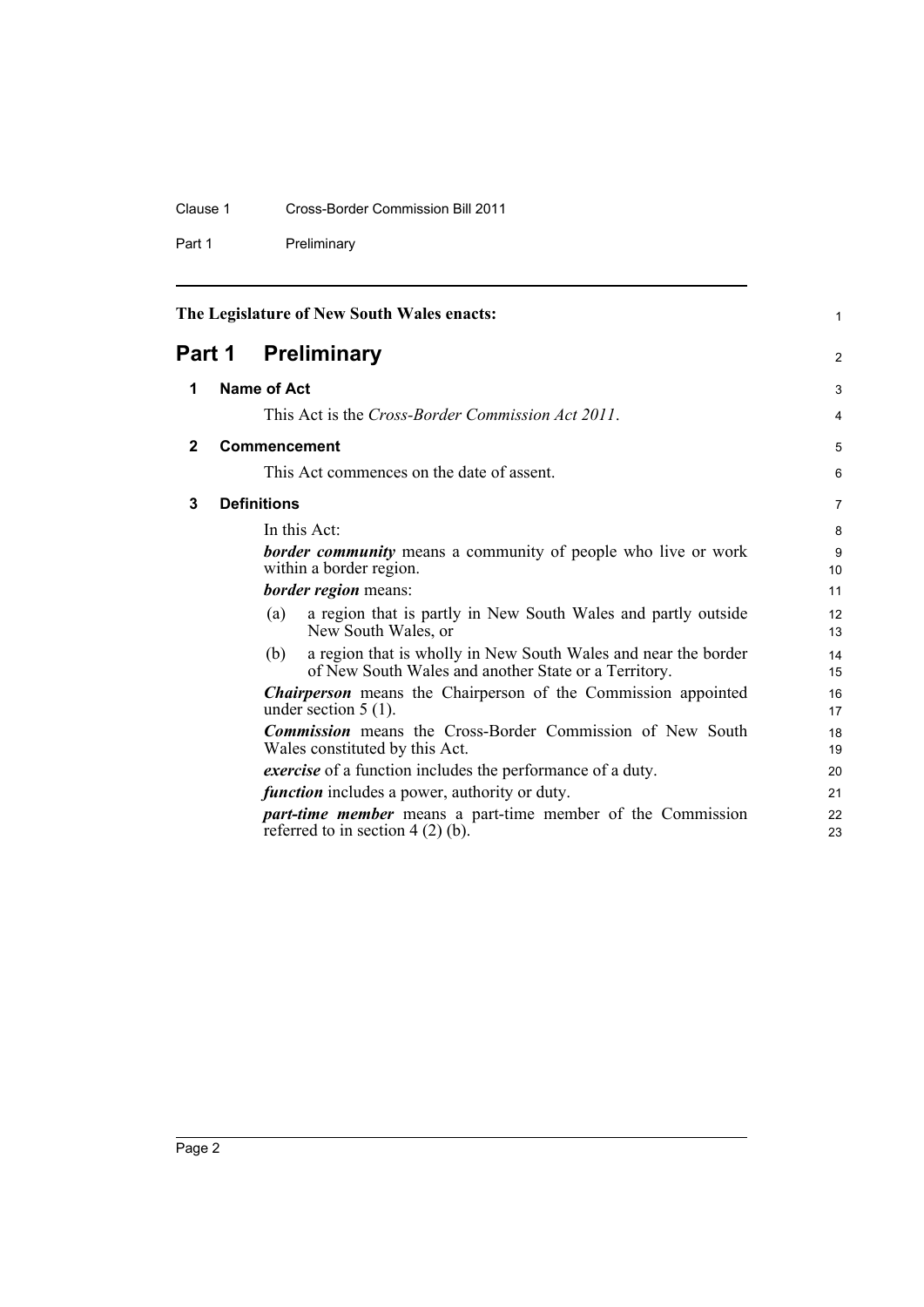| Cross-Border Commission Bill 2011 | Clause 4 |
|-----------------------------------|----------|
| Cross-Border Commission           | Part 2   |

<span id="page-8-2"></span><span id="page-8-1"></span><span id="page-8-0"></span>

| Part 2 |                                                                                                                                                                                                                                             |             | <b>Cross-Border Commission</b>                                                                                                                                                                                                                                                                     | 1                          |
|--------|---------------------------------------------------------------------------------------------------------------------------------------------------------------------------------------------------------------------------------------------|-------------|----------------------------------------------------------------------------------------------------------------------------------------------------------------------------------------------------------------------------------------------------------------------------------------------------|----------------------------|
| 4      | <b>Constitution of Commission</b>                                                                                                                                                                                                           |             | 2                                                                                                                                                                                                                                                                                                  |                            |
|        | (1)                                                                                                                                                                                                                                         |             | There is constituted by this Act the Cross-Border Commission of New<br>South Wales.                                                                                                                                                                                                                | 3<br>4                     |
|        | (2)                                                                                                                                                                                                                                         |             | The Commission is to consist of between 5 and 9 members as follows:                                                                                                                                                                                                                                | 5                          |
|        |                                                                                                                                                                                                                                             | (a)         | the Chairperson,                                                                                                                                                                                                                                                                                   | 6                          |
|        |                                                                                                                                                                                                                                             | (b)         | not fewer than 4 and not more than 8 part-time members who are<br>to be appointed by the Premier.                                                                                                                                                                                                  | 7<br>8                     |
|        | The part-time members are to be persons who reside in New South<br>(3)<br>Wales and who, in the opinion of the Premier, are suitably qualified to<br>represent one or more of the following interests in relation to border<br>communities: |             | 9<br>10<br>11<br>12                                                                                                                                                                                                                                                                                |                            |
|        |                                                                                                                                                                                                                                             | (a)         | the interests of consumers,                                                                                                                                                                                                                                                                        | 13                         |
|        |                                                                                                                                                                                                                                             | (b)         | the interests of business,                                                                                                                                                                                                                                                                         | 14                         |
|        |                                                                                                                                                                                                                                             | (c)         | the interests of farmers,                                                                                                                                                                                                                                                                          | 15                         |
|        |                                                                                                                                                                                                                                             | (d)         | the interests of local government.                                                                                                                                                                                                                                                                 | 16                         |
|        | (4)                                                                                                                                                                                                                                         |             | A person is not eligible to be a part-time member of the Commission if<br>the person is a member of:                                                                                                                                                                                               | 17<br>18                   |
|        |                                                                                                                                                                                                                                             | (a)         | the Legislative Assembly or Legislative Council of the New<br>South Wales Parliament, or                                                                                                                                                                                                           | 19<br>20                   |
|        |                                                                                                                                                                                                                                             | (b)         | the House of Representatives or Senate of the Commonwealth<br>Parliament.                                                                                                                                                                                                                          | 21<br>22                   |
|        | (5)                                                                                                                                                                                                                                         |             | Schedule 1 contains provisions with respect to the constitution and<br>procedure of the Commission.                                                                                                                                                                                                | 23<br>24                   |
| 5      |                                                                                                                                                                                                                                             | Chairperson |                                                                                                                                                                                                                                                                                                    | 25                         |
|        | (1)                                                                                                                                                                                                                                         |             | The Governor, on the recommendation of the Premier, is to appoint a<br>person to be Chairperson of the Commission.                                                                                                                                                                                 | 26<br>27                   |
|        | (2)                                                                                                                                                                                                                                         |             | Such a recommendation is not to be made unless the Premier has<br>consulted with the Leader of the Opposition in the Legislative<br>Assembly (or, if the Opposition comprises 2 or more recognised<br>political parties, the leaders of those parties) in relation to the proposed<br>appointment. | 28<br>29<br>30<br>31<br>32 |
|        | (3)                                                                                                                                                                                                                                         |             | The employment of the Chairperson is subject to Part 3.1 of the <i>Public</i><br>Sector Employment and Management Act 2002, but is not subject to<br>Chapter 1A of that Act.                                                                                                                       | 33<br>34<br>35             |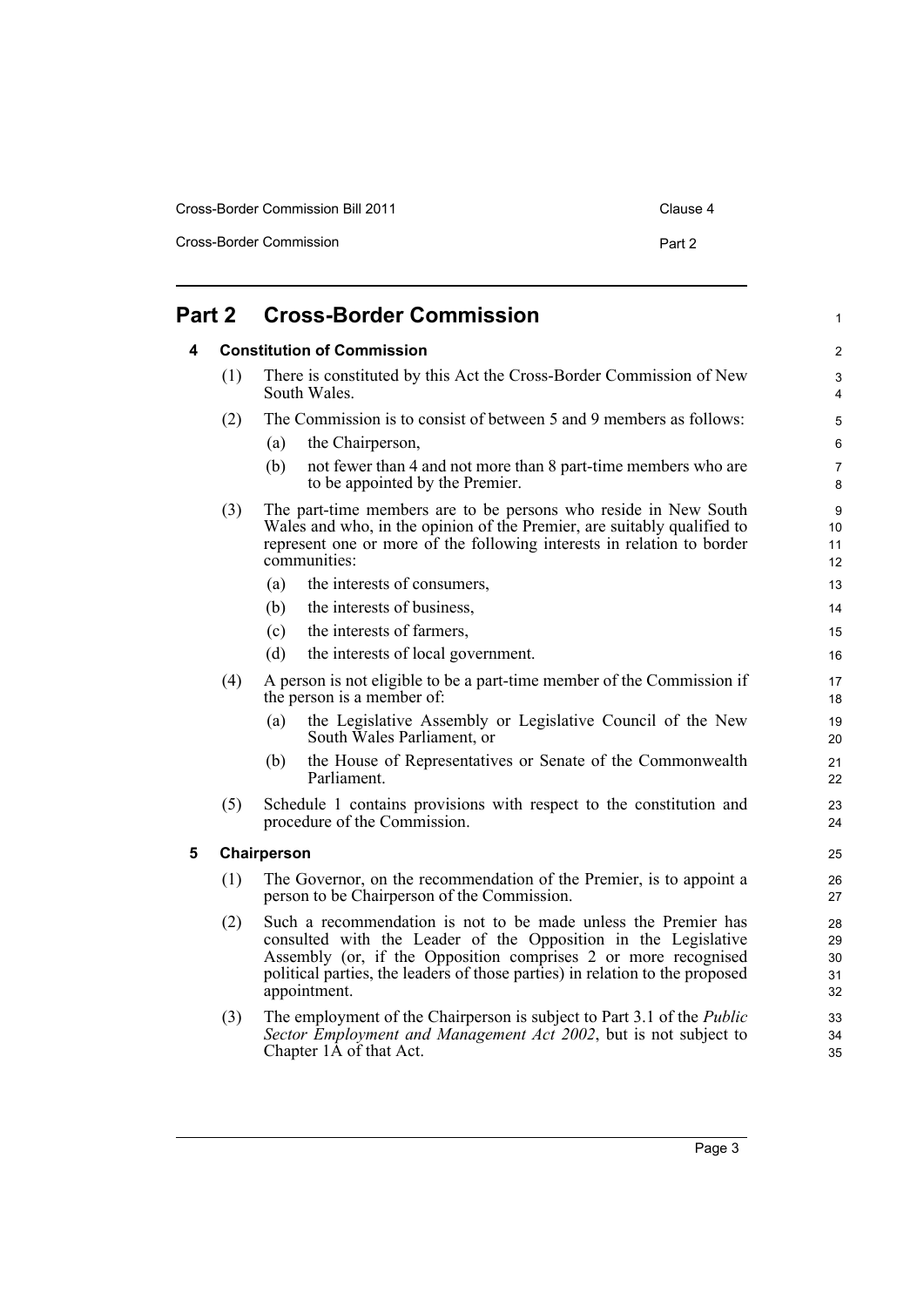#### Clause 6 Cross-Border Commission Bill 2011

Part 2 Cross-Border Commission

#### <span id="page-9-0"></span>**6 Acting Chairperson**

(1) The Premier may from time to time appoint a person to act in the office of Chairperson during any illness or absence of the Chairperson (or during any vacancy in the office of Chairperson) and the person, while so acting, has all the functions of the Chairperson.

- (2) The Premier may, at any time, remove a person from the office of acting Chairperson.
- (3) Action of the kind referred to in subsection (1) or (2) may not be taken unless the Premier has consulted with the Leader of the Opposition in the Legislative Assembly (or, if the Opposition comprises 2 or more recognised political parties, the leaders of those parties) in relation to the proposed action.
- (4) The acting Chairperson is entitled to be paid such remuneration (including travelling and subsistence allowances) as the Premier may from time to time determine.

<span id="page-9-1"></span>**7 Staff**

- (1) Such staff as may be necessary to assist the Commission are to be employed under Chapter 1A of the *Public Sector Employment and Management Act 2002*.
- (2) The Chairperson may arrange for the use of the services of any staff (by secondment or otherwise) or facilities of a government department or a public or local authority. For the purposes of this Act, a person whose services are utilised under this subsection is a member of the staff of the Commission.
- (3) The Chairperson may engage such consultants as the Commission requires to assist it in the exercise of its functions.

#### <span id="page-9-2"></span>**8 Functions of Commission**

The Commission has the following functions:

- (a) to invite members of a border community to make submissions to the Commission in relation to matters affecting that community,
- (b) to conduct inquiries into such matters affecting border communities as are referred to it by the Premier or as the Commission considers appropriate,
- (c) to identify issues affecting border communities and to make recommendations to the Premier regarding such issues,
- (d) to prepare an annual report for tabling in Parliament in relation to the results of its inquiries into matters affecting border communities, and in relation to any action taken by the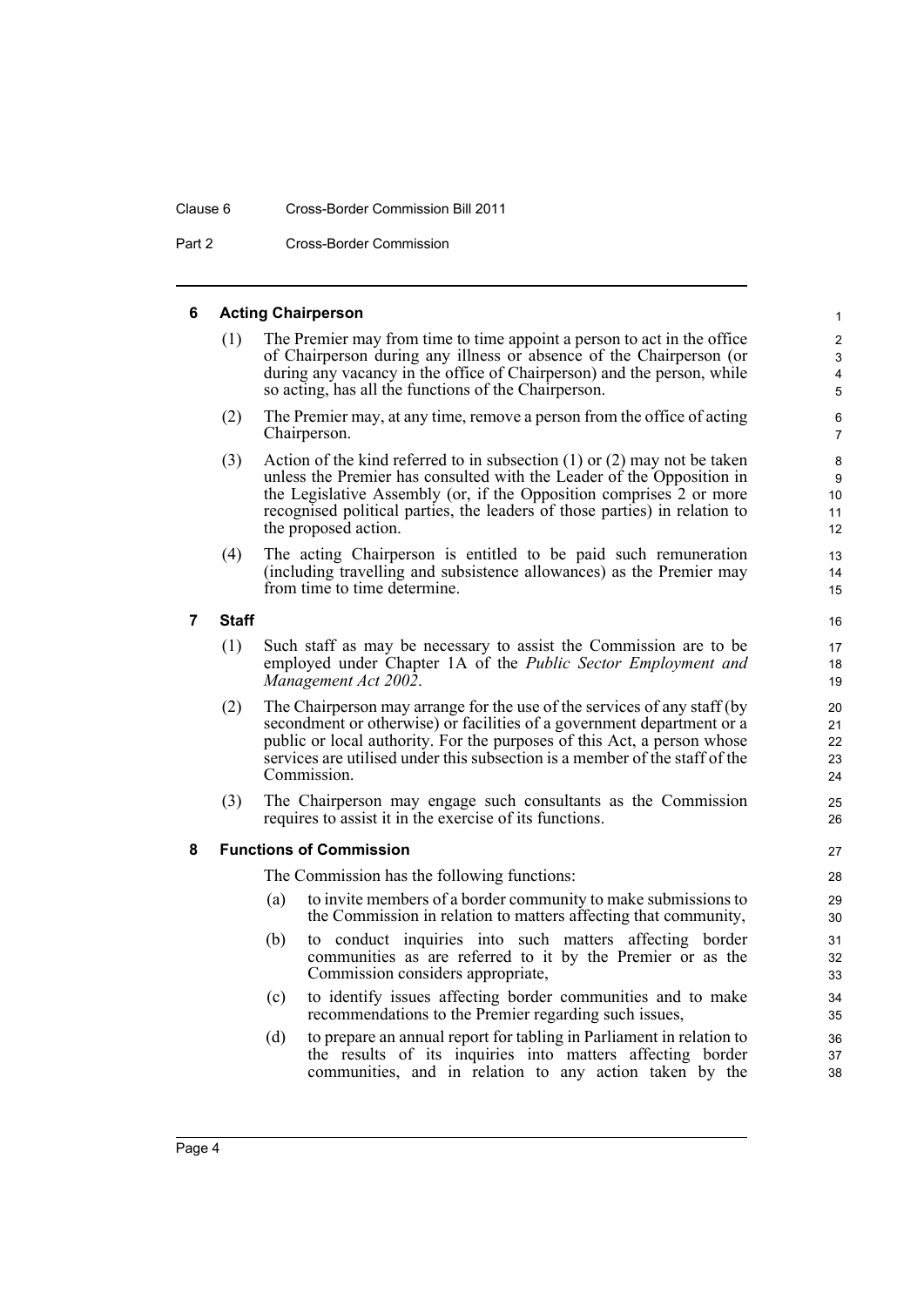| Cross-Border Commission Bill 2011 |        |  |  |  |
|-----------------------------------|--------|--|--|--|
| Cross-Border Commission           | Part 2 |  |  |  |

<span id="page-10-0"></span>**9 Reports**

|                |            |     | Government as a consequence of any recommendations referred<br>to in paragraph $(c)$ ,                                                                                                                                 | 1<br>$\overline{2}$           |
|----------------|------------|-----|------------------------------------------------------------------------------------------------------------------------------------------------------------------------------------------------------------------------|-------------------------------|
|                | (e)        |     | such other functions as are conferred or imposed on it by or under<br>any other Act or law.                                                                                                                            | 3<br>$\overline{4}$           |
| <b>Reports</b> |            |     |                                                                                                                                                                                                                        | 5                             |
| (1)            | that year. |     | As soon as practicable after 30 June (but on or before 31 December) in<br>each year, the Chairperson must provide the Premier with a report on<br>the operations of the Commission for the period ending on 30 June in | 6<br>$\overline{7}$<br>8<br>9 |
| (2)            |            |     | The report must include details of any recommendations made to the<br>Premier during the period to which the report relates as well as details<br>of any Government action in relation to those recommendations.       | 10<br>11<br>12                |
| (3)            | Premier.   |     | The Premier is to table the report, or cause it to be tabled, in each House<br>of Parliament as soon as practicable after the report is forwarded to the                                                               | 13<br>14<br>15                |
| (4)            |            |     | If a House of Parliament is not sitting when the Premier seeks to table<br>the report, the Premier is to present copies of the report to the Clerk of<br>the House concerned.                                          | 16<br>17<br>18                |
| (5)            |            |     | A report presented to the Clerk of a House of Parliament:                                                                                                                                                              | 19                            |
|                | (a)        |     | on presentation and for all purposes, is taken to have been laid<br>before that House, and                                                                                                                             | 20<br>21                      |
|                | (b)        |     | is to be printed by authority of the Clerk of that House, and                                                                                                                                                          | 22                            |
|                | (c)        |     | for all purposes, is taken to be a document published by order or<br>under the authority of that House, and                                                                                                            | 23<br>24                      |
|                | (d)        |     | is to be recorded:                                                                                                                                                                                                     | 25                            |
|                |            | (i) | in the case of the Legislative Council, in the Minutes of the<br>Proceedings of the Legislative Council, or                                                                                                            | 26<br>27                      |
|                |            | (i) | in the case of the Legislative Assembly, in the Votes and<br>Proceedings of the Legislative Assembly,                                                                                                                  | 28<br>29                      |
|                |            |     | on the first sitting day of that House after receipt of the report by<br>the Clerk.                                                                                                                                    | 30<br>31                      |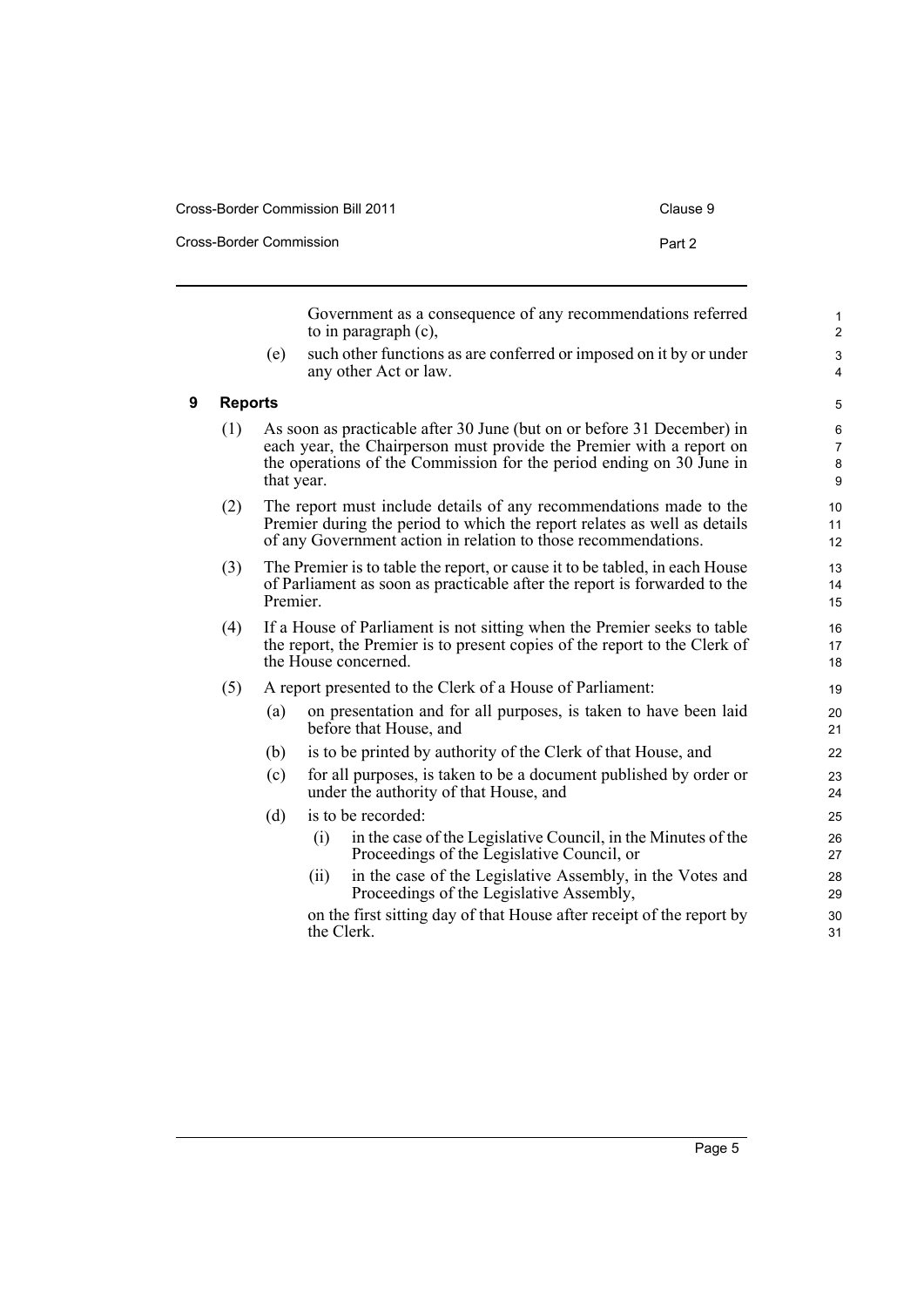#### Clause 10 Cross-Border Commission Bill 2011

Part 3 Miscellaneous

### <span id="page-11-0"></span>**Part 3 Miscellaneous**

#### <span id="page-11-1"></span>**10 Personal liability**

A matter or thing done or omitted to be done by the Commission, a member of the Commission, or a person acting under the direction of the Commission does not, if the matter was done or omitted in good faith for the purpose of executing this or any other Act, subject the member or person so acting personally to any action, liability, claim or demand.

1

#### <span id="page-11-2"></span>**11 Review of Commission's functions**

- (1) The Premier is to conduct a review of the effectiveness with which the Commission exercises its functions.
- (2) The review is to be conducted as soon as possible after the period of 5 years from the commencement of this Act.
- (3) The Premier is to cause a report of the results of that review to be tabled in each House of Parliament within 12 months after the end of the period of 5 years.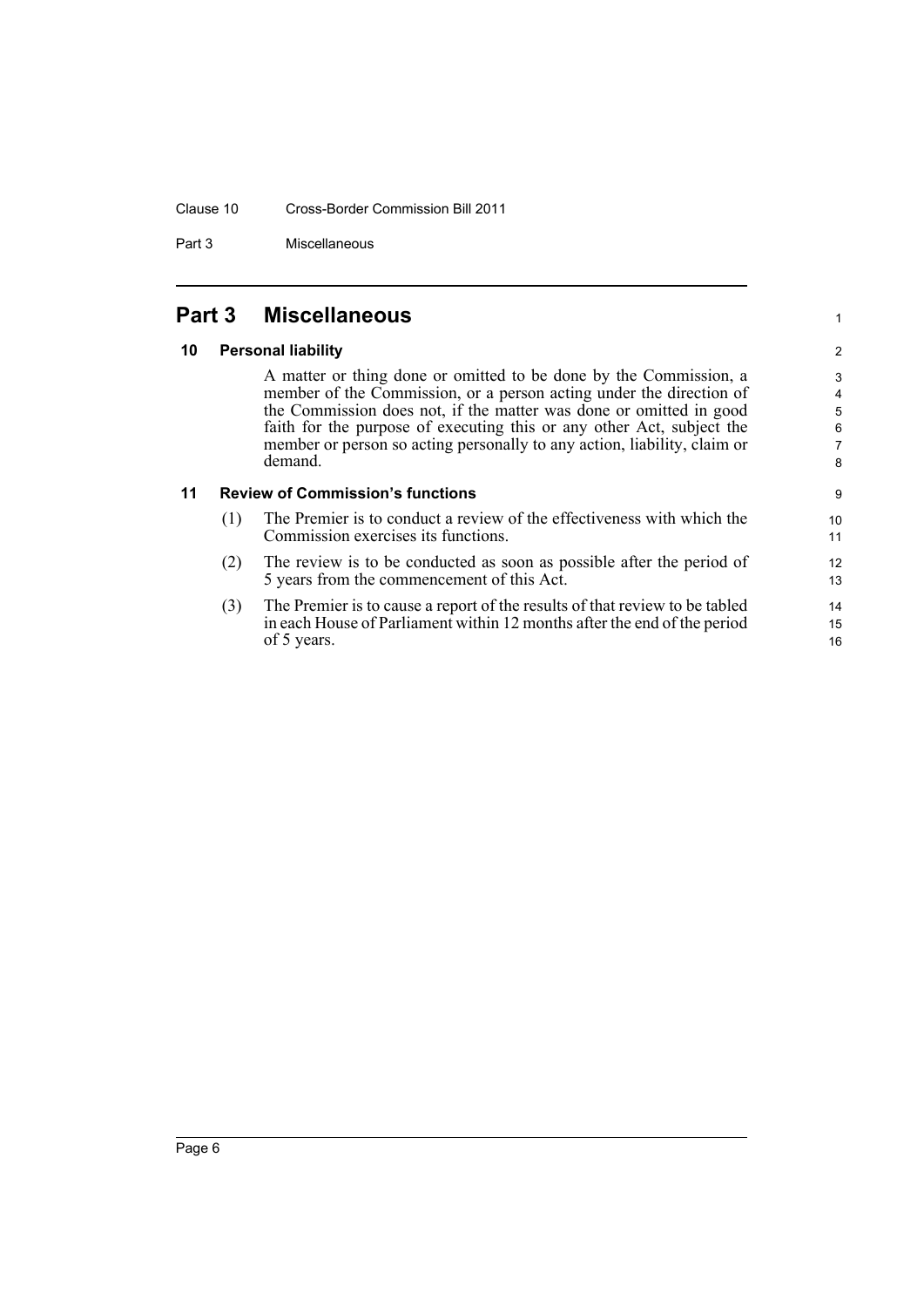Constitution and procedure of Commission Schedule 1

### <span id="page-12-0"></span>**Schedule 1 Constitution and procedure of Commission**

(Section 4 (5))

3 4

1  $\mathfrak{p}$ 

### **Part 1 Constitution**

#### **1 Term of office**

Subject to this Schedule, a part-time member holds office for such period (not exceeding 3 years) as is specified in the member's instrument of appointment, but is eligible (if otherwise qualified) for re-appointment.

#### **2 Remuneration**

A part-time member of the Commission is entitled to be paid such remuneration (including travelling and subsistence allowances) as the Premier may from time to time determine in respect of the member.

#### **3 Deputies**

- (1) The Premier may, from time to time, appoint a person to be the deputy of a part-time member, and the Premier may revoke any such appointment.
- (2) In the absence of a part-time member, the part-time member's deputy may, if available, act in the place of the member.
- (3) While acting in the place of a part-time member, a person:
	- (a) has all the functions of the part-time member and is taken to be a part-time member, and
	- (b) is entitled to be paid such remuneration (including travelling and subsistence allowances) as the Premier may from time to time determine in respect of the person.
- (4) For the purposes of this clause, a vacancy in the office of a part-time member is taken to be an absence of the part-time member.

#### **4 Vacancy in office of part-time member**

- (1) The office of a part-time member becomes vacant if the part-time member:
	- (a) dies, or
	- (b) completes a term of office and is not re-appointed, or
	- (c) resigns the office by instrument in writing addressed to the Premier, or

Page 7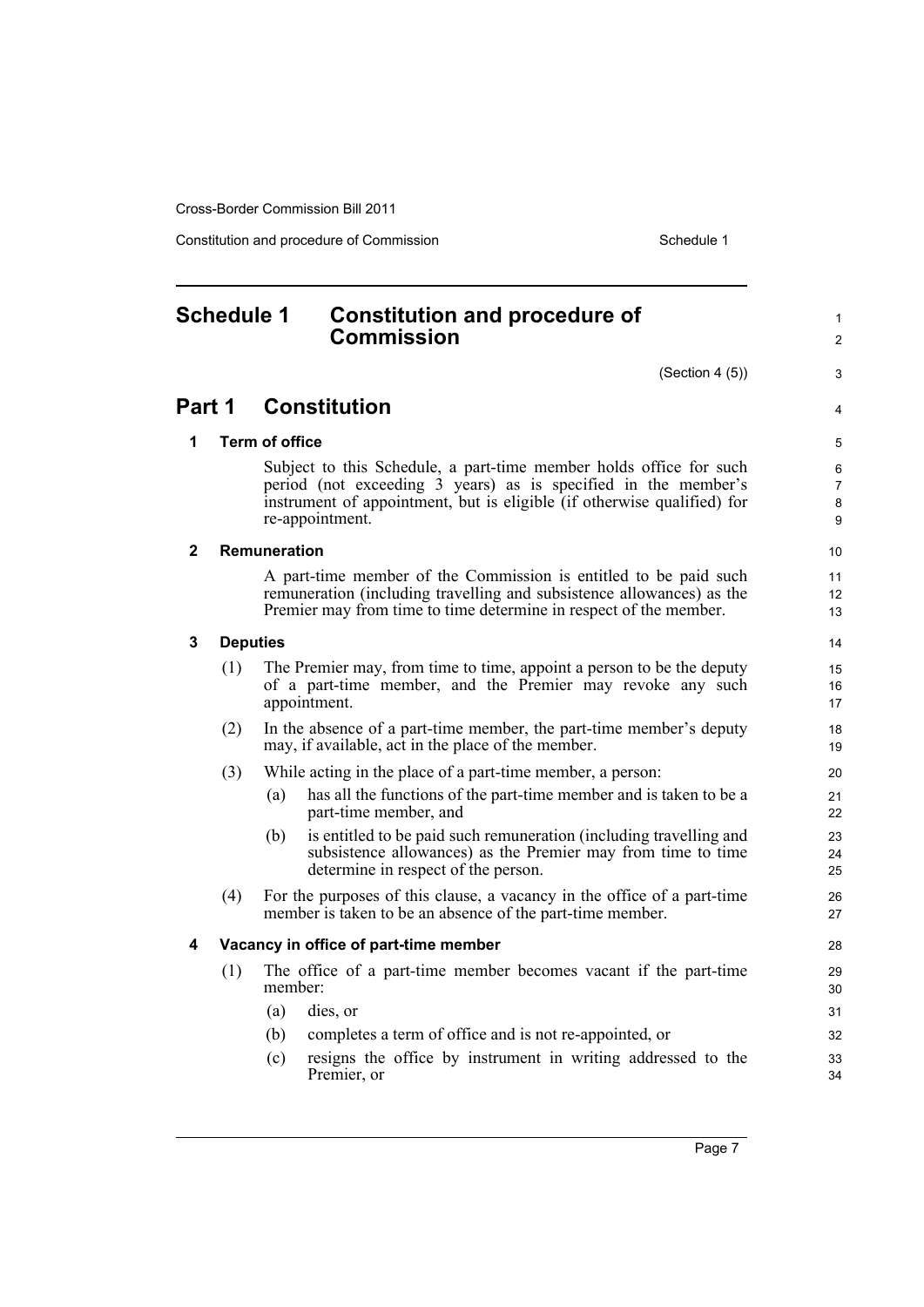|   |     | (d) | is removed from the office by the Premier under this clause, or                                                                                                                                                                                                                                             | 1                                                   |
|---|-----|-----|-------------------------------------------------------------------------------------------------------------------------------------------------------------------------------------------------------------------------------------------------------------------------------------------------------------|-----------------------------------------------------|
|   |     | (e) | is absent from 4 consecutive meetings of the Commission of<br>which reasonable notice has been given to the part-time member<br>personally or by post, except on leave granted by the Premier or<br>unless the part-time member is excused by the Premier for having<br>been absent from those meetings, or | 2<br>3<br>$\overline{4}$<br>$\mathbf 5$<br>6        |
|   |     | (f) | becomes bankrupt, applies to take the benefit of any law for the<br>relief of bankrupt or insolvent debtors, compounds with his or her<br>creditors or makes an assignment of his or her remuneration for<br>their benefit, or                                                                              | $\overline{7}$<br>$\bf 8$<br>$\boldsymbol{9}$<br>10 |
|   |     | (g) | becomes a mentally incapacitated person, or                                                                                                                                                                                                                                                                 | 11                                                  |
|   |     | (h) | is convicted in New South Wales of an offence that is punishable<br>by imprisonment for 12 months or more or is convicted<br>elsewhere than in New South Wales of an offence that, if<br>committed in New South Wales, would be an offence so<br>punishable, or                                             | 12<br>13<br>14<br>15<br>16                          |
|   |     | (i) | becomes a member of the Legislative Assembly or Legislative<br>Council of the New South Wales Parliament, or                                                                                                                                                                                                | 17<br>18                                            |
|   |     | (i) | becomes a member of the House of Representatives or Senate of<br>the Commonwealth Parliament, or                                                                                                                                                                                                            | 19<br>20                                            |
|   |     | (k) | ceases to be a resident of New South Wales.                                                                                                                                                                                                                                                                 | 21                                                  |
|   | (2) |     | The Premier may at any time remove a part-time member from office.                                                                                                                                                                                                                                          | 22                                                  |
| 5 |     |     | Filling of vacancy in office of part-time member                                                                                                                                                                                                                                                            | 23                                                  |
|   |     |     | If the office of any part-time member becomes vacant, a person is,<br>subject to this Act, to be appointed to fill the vacancy.                                                                                                                                                                             | 24<br>25                                            |
| 6 |     |     | <b>Disclosure of pecuniary interests</b>                                                                                                                                                                                                                                                                    | 26                                                  |
|   | (1) | If: |                                                                                                                                                                                                                                                                                                             | 27                                                  |
|   |     | (a) | a member has a direct or indirect pecuniary interest in a matter<br>being considered or about to be considered by the Commission,<br>and                                                                                                                                                                    | 28<br>29<br>30                                      |
|   |     | (b) | the interest appears to raise a conflict with the proper<br>performance of the member's duties in relation to the<br>consideration of the matter,                                                                                                                                                           | 31<br>32<br>33                                      |
|   |     |     | the member must, as soon as possible after the relevant facts have come<br>to the member's knowledge, disclose the nature of the interest at a<br>meeting of the Commission.                                                                                                                                | 34<br>35<br>36                                      |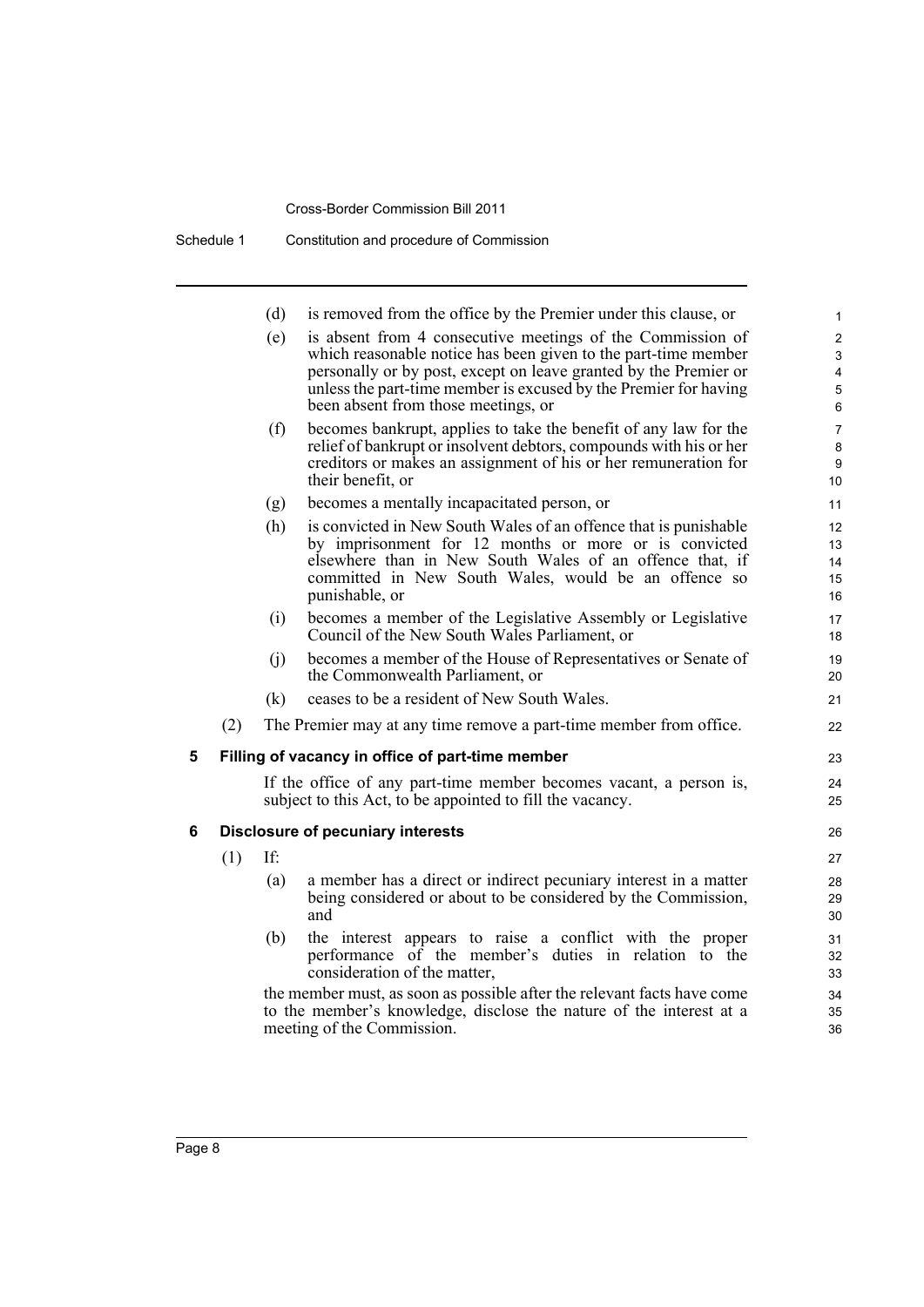Constitution and procedure of Commission Schedule 1

|   | (2) | member: | A disclosure by a member at a meeting of the Commission that the                                                                                                                                                                                                   | 1<br>2               |
|---|-----|---------|--------------------------------------------------------------------------------------------------------------------------------------------------------------------------------------------------------------------------------------------------------------------|----------------------|
|   |     | (a)     | is a member of, or is in the employment of, a specified company<br>or other body, or                                                                                                                                                                               | 3<br>4               |
|   |     | (b)     | is a partner of, or is in the employment of, a specified person, or                                                                                                                                                                                                | 5                    |
|   |     | (c)     | has some other specified interest relating to a specified company<br>or other body or to a specified person,                                                                                                                                                       | 6<br>7               |
|   |     |         | is a sufficient disclosure of the nature of the interest in any matter<br>relating to that company or other body or to that person which may arise<br>after the date of the disclosure and which is required to be disclosed<br>under subclause (1).               | 8<br>9<br>10<br>11   |
|   | (3) |         | Particulars of any disclosure made under this clause must be recorded<br>by the Commission in a book kept for the purpose and that book must<br>be open at all reasonable hours to inspection by any person on payment<br>of the fee determined by the Commission. | 12<br>13<br>14<br>15 |
|   | (4) |         | After a member has disclosed the nature of an interest in any matter, the<br>member must not, unless the Premier or the Commission otherwise<br>determines:                                                                                                        | 16<br>17<br>18       |
|   |     | (a)     | be present during any deliberation of the Commission with<br>respect to the matter, or                                                                                                                                                                             | 19<br>20             |
|   |     | (b)     | take part in any decision of the Commission with respect to the<br>matter.                                                                                                                                                                                         | 21<br>22             |
|   | (5) |         | For the purposes of the making of a determination by the Commission<br>under subclause (4), a member who has a direct or indirect pecuniary<br>interest in a matter to which the disclosure relates must not:                                                      | 23<br>24<br>25       |
|   |     | (a)     | be present during any deliberation of the Commission for the<br>purpose of making the determination, or                                                                                                                                                            | 26<br>27             |
|   |     | (b)     | take part in the making by the Commission of the determination.                                                                                                                                                                                                    | 28                   |
|   | (6) |         | A contravention of this clause does not invalidate any decision of the<br>Commission.                                                                                                                                                                              | 29<br>30             |
| 7 |     |         | <b>Effect of certain other Acts</b>                                                                                                                                                                                                                                | 31                   |
|   | (1) |         | The Public Sector Employment and Management Act 2002 does not<br>apply to or in respect of the appointment of any part-time member and<br>a part-time member, in the member's capacity as such a member, is not<br>subject to the provisions of that Act.          | 32<br>33<br>34<br>35 |
|   | (2) |         | If by or under any Act provision is made:                                                                                                                                                                                                                          | 36                   |
|   |     | (a)     | requiring a person who is the holder of a specified office to<br>devote the whole of his or her time to the duties of that office, or                                                                                                                              | 37<br>38             |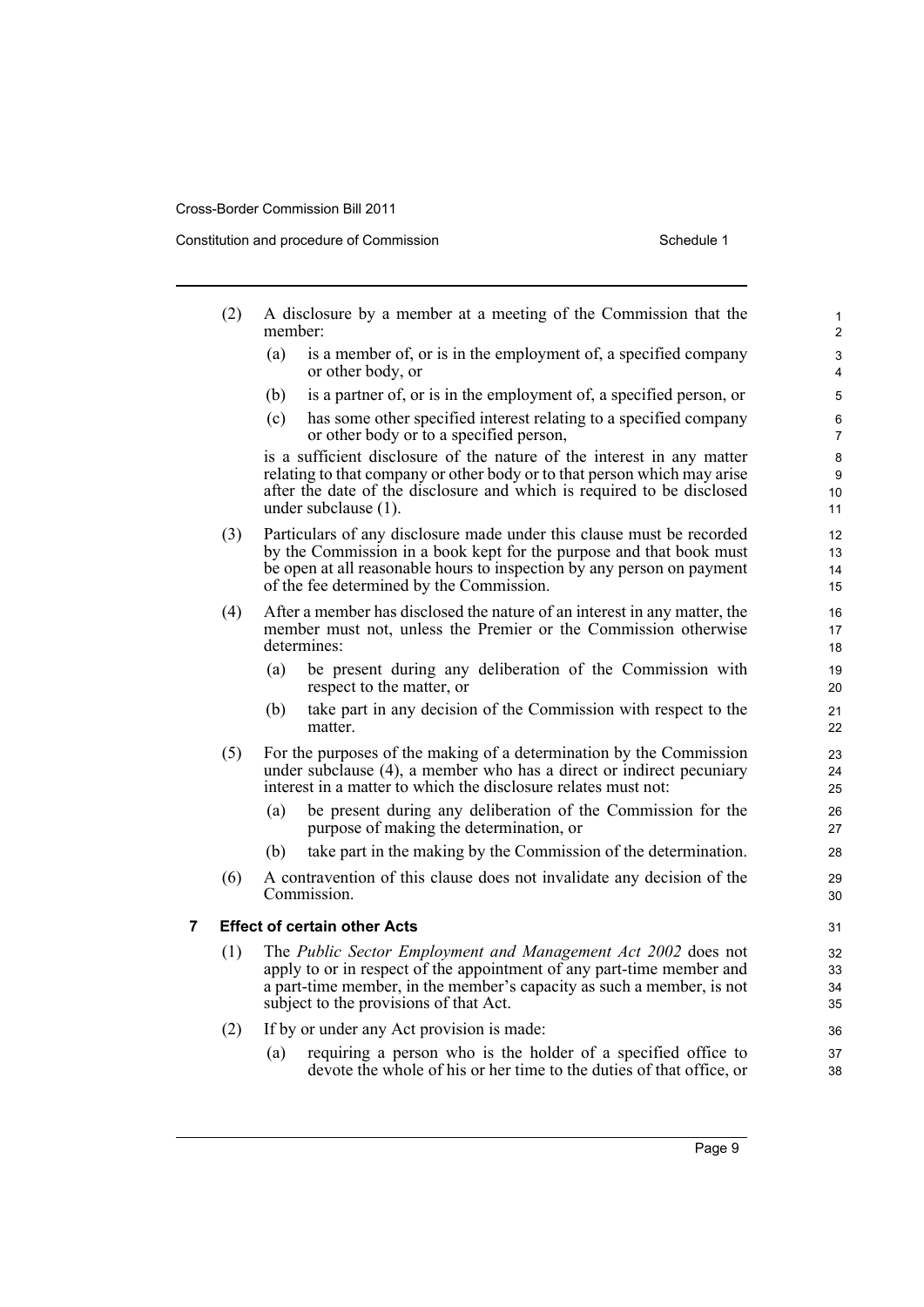| Schedule 1 | Constitution and procedure of Commission |
|------------|------------------------------------------|
|------------|------------------------------------------|

(b) prohibiting the person from engaging in employment outside the duties of that office,

32 33

the provision does not operate to disqualify the person from holding that office and also the office of a member or from accepting and retaining any remuneration payable to the person under this Act as a member.

#### **Part 2 Procedure**

| Part 2 |        | <b>Procedure</b>                                                                                                                                                                                                                                                                                       | 6                          |  |
|--------|--------|--------------------------------------------------------------------------------------------------------------------------------------------------------------------------------------------------------------------------------------------------------------------------------------------------------|----------------------------|--|
| 8      |        | <b>General procedure</b>                                                                                                                                                                                                                                                                               |                            |  |
|        |        | The procedure for the calling of meetings of the Commission and for the<br>conduct of business at those meetings is, subject to this Act, to be as<br>determined by the Commission.                                                                                                                    | 8<br>9<br>10               |  |
| 9      | Quorum |                                                                                                                                                                                                                                                                                                        | 11                         |  |
|        |        | The quorum for a meeting of the Commission is 3 members, of whom<br>one must be the Chairperson.                                                                                                                                                                                                       | 12<br>13                   |  |
| 10     |        | <b>Presiding member</b>                                                                                                                                                                                                                                                                                | 14                         |  |
|        | (1)    | The Chairperson is to preside at a meeting of the Commission.                                                                                                                                                                                                                                          | 15                         |  |
|        | (2)    | The Chairperson has a deliberative vote and, in the event of an equality<br>of votes, has a second or casting vote.                                                                                                                                                                                    | 16<br>17                   |  |
| 11     | Voting |                                                                                                                                                                                                                                                                                                        | 18                         |  |
|        |        | A decision supported by a majority of the votes cast at a meeting of the<br>Commission at which a quorum is present is the decision of the<br>Commission.                                                                                                                                              | 19<br>20<br>21             |  |
| 12     |        | Transaction of business outside meetings or by telephone                                                                                                                                                                                                                                               | 22                         |  |
|        | (1)    | The Commission may, if it thinks fit, transact any of its business by the<br>circulation of papers among all the members of the Commission for the<br>time being, and a resolution in writing approved in writing by a majority<br>of those members is taken to be a decision of the Commission.       | 23<br>24<br>25<br>26       |  |
|        | (2)    | The Commission may, if it thinks fit, transact any of its business at a<br>meeting at which members (or some members) participate by telephone,<br>closed-circuit television or other means, but only if any member who<br>speaks on a matter before the meeting can be heard by the other<br>members. | 27<br>28<br>29<br>30<br>31 |  |

### (3) For the purposes of: (a) the approval of a resolution under subclause (1), or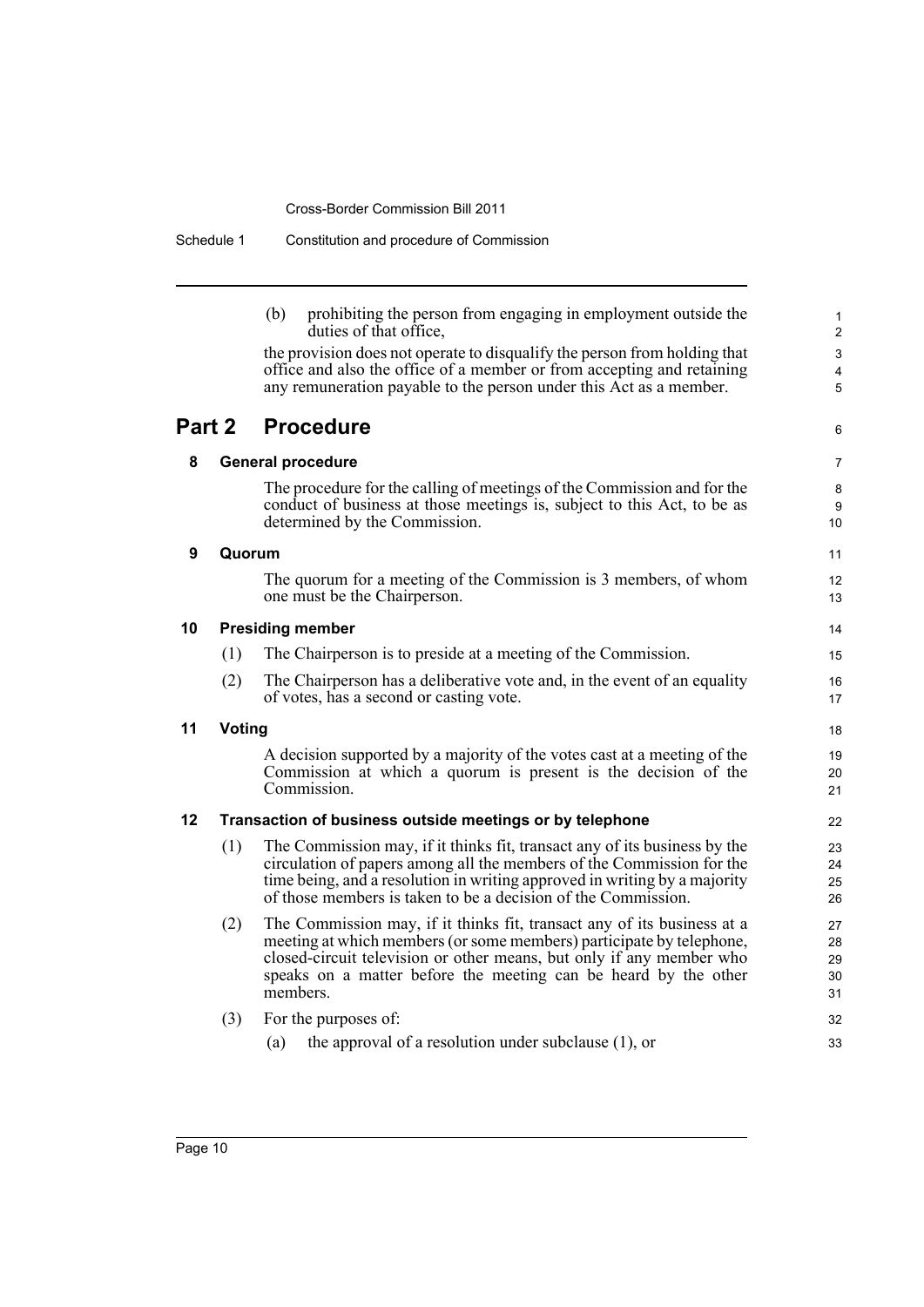**13 First meeting**

Constitution and procedure of Commission Schedule 1

| 1  |
|----|
| 2  |
| 3  |
| 4  |
| 5  |
| 6  |
| 7  |
| 8  |
| 9  |
| 10 |
| 11 |
|    |